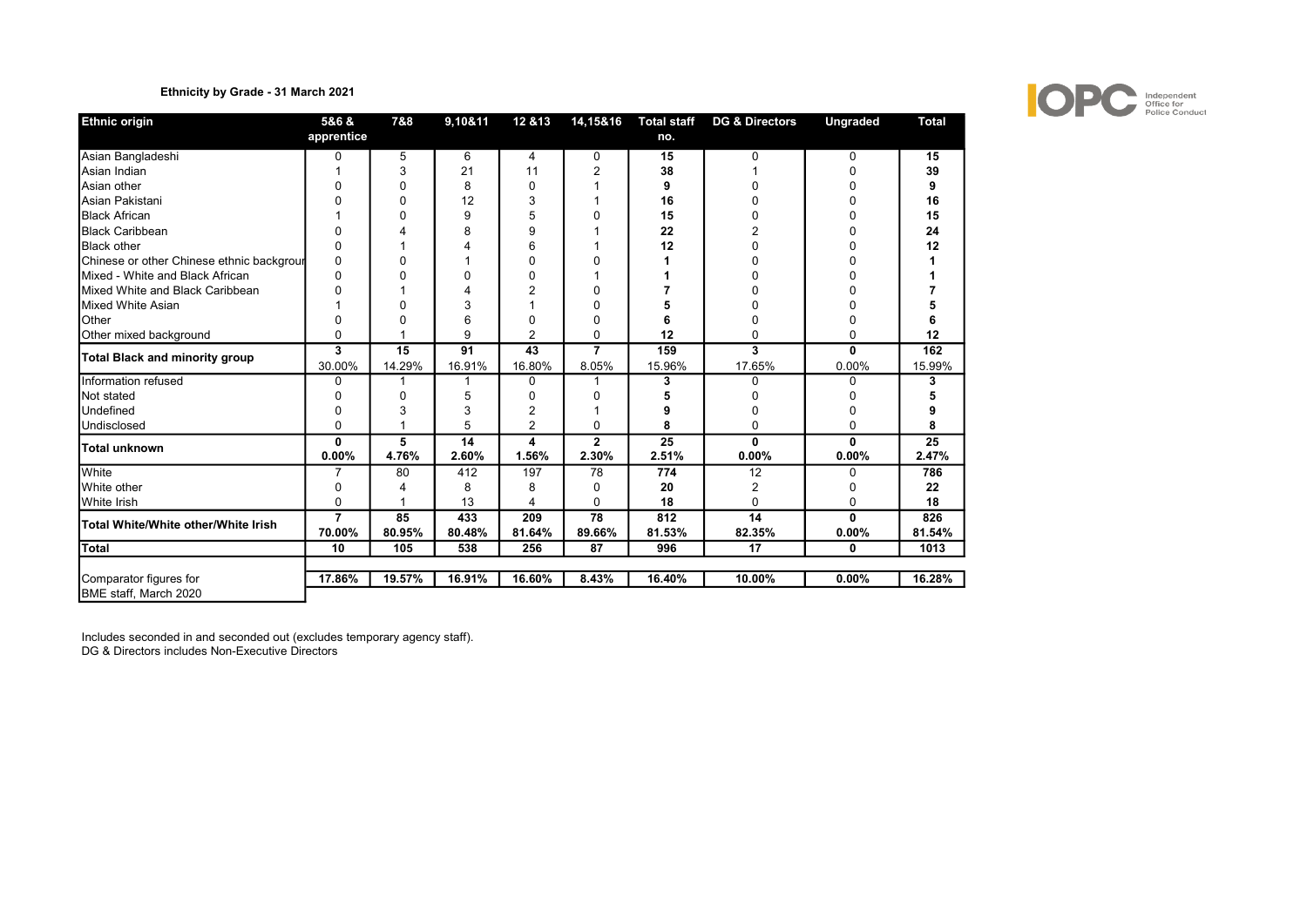# Ethnicity by Directorate - 31 March 2021

| Ethnic origin                       |                 | DG and Private<br>Office |                 | People            |                 | Legal              |                 | Operations         |                        | <b>Resources</b>    |                 | Strategy & Impact |                 | Total Staff No.   |
|-------------------------------------|-----------------|--------------------------|-----------------|-------------------|-----------------|--------------------|-----------------|--------------------|------------------------|---------------------|-----------------|-------------------|-----------------|-------------------|
|                                     | Staff<br>number | Staff<br>number %        | Staff<br>number | Staff<br>number % | Staff<br>number | Staff<br>Inumber % | Staff<br>number | Staff<br>Inumber % | <b>Staff</b><br>number | Staff<br>Inumber %. | Staff<br>number | Staff<br>number % | Staff<br>number | Staff<br>number % |
| <b>BAME</b>                         | 3               | 21.43%                   | 20              | 28.57%            |                 | 23.33%             | 97              | 15.09%             | 15                     | 17.05%              | 20              | 11.90%            | 162             | 15.99%            |
| <b>Unknown</b>                      |                 | 7.14%                    | ◠               | 2.86%             |                 | 3.33%              | 15              | 2.33%              |                        | 4.55%               |                 | .19%              | 25              | 2.47%             |
| White                               | 8               | 57.14%                   | 46              | 65.71%            | 20              | 66.67%             | 510             | 79.32%             | 65                     | 73.86%              | 137             | 81.55%            | 786             | 77.59%            |
| White Irish                         | 0               | $0.00\%$                 |                 | .43%              |                 | 3.33%              | 11              | $.71\%$            |                        | .14%                | 4               | 2.38%             | 18              | 1.78%             |
| White other                         |                 | 14.29%                   |                 | .43%              |                 | 3.33%              | 10              | .56%               | 3                      | 3.41%               | 5               | 2.98%             | 22              | 2.17%             |
| Total                               | 14              | 1.38%                    | 70              | 6.91%             | 30              | 2.96%              | 643             | 63.47%             | 88                     | 8.69%               | 168             | 16.58%            | 1013            | 100.00%           |
|                                     |                 |                          |                 |                   |                 |                    |                 |                    |                        |                     |                 |                   |                 |                   |
| % BME staff (as % of all BME staff) |                 | .85%                     | 20              | 12.35%            |                 | 4.32%              | 97              | 59.88%             | 15                     | 9.26%               | 20              | 12.35%            |                 |                   |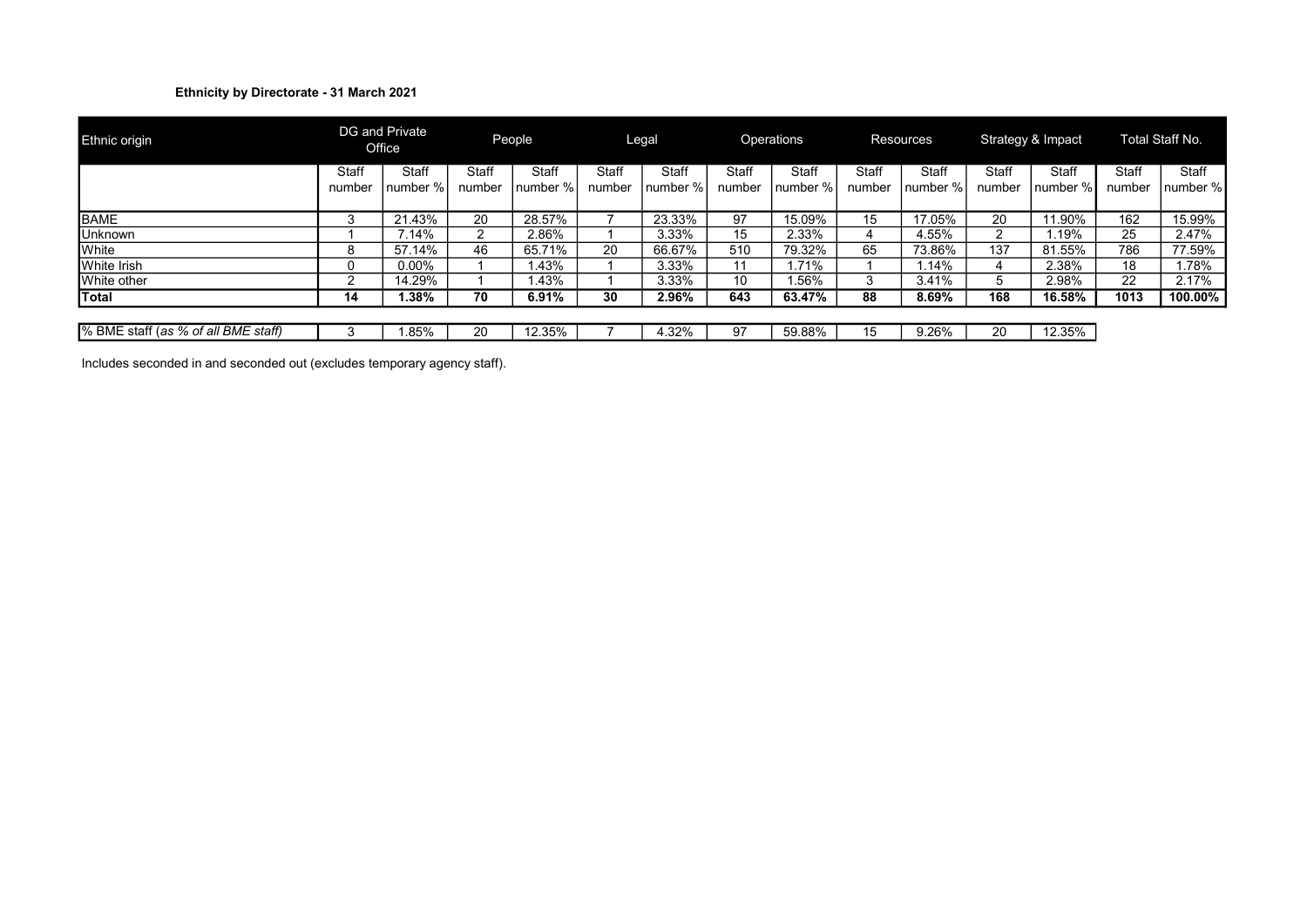### Ethnicity by Location - 31 March 2021

| <b>Ethnic Origin</b> |        | Birmingham |          | Cardiff |          | Croydon |                 | Canary Wharf |              | Home     | <b>Sale</b>  |          |        | Wakefield                 | Warrington |          |        | Total        |
|----------------------|--------|------------|----------|---------|----------|---------|-----------------|--------------|--------------|----------|--------------|----------|--------|---------------------------|------------|----------|--------|--------------|
|                      | Staff  | Staff      | Staff    | Staff   | Staff    | Staff   | Staff           | Staff number | <b>Staff</b> | Staff    | Staff number | Staff    | Staff  | Staff number Staff number |            | Staff    | Staff  | Staff number |
|                      | number | number %   | l number | number  | i number | number  | number          |              | number       | number % |              | number % | number | $\%$                      |            | number % | number | $\%$         |
|                      |        |            |          |         |          | %       |                 |              |              |          |              |          |        |                           |            |          |        |              |
| <b>BAME</b>          | 42     | 27.81%     |          | 5.45%   |          | 27.16%  | 63              | 25.93%       |              | 13.33%   | 20           | 8.47%    |        | 7.07%                     |            | 0.00%    | 162    | 15.99%       |
| Unknown              |        | 3.31%      |          | 2.73%   |          | 1.23%   |                 | 2.06%        |              | 0.00%    |              | 2.12%    |        | 0.00%                     |            | 7.69%    | 25     | 2.47%        |
| <b>White</b>         | 101    | 66.89%     | 99       | 90.00%  | 52       | 64.20%  | 162             | 66.67%       | 13           | 86.67%   | 200          | 84.75%   | 90     | 90.91%                    | 69         | 88.46%   | 786    | 77.59%       |
| <b>White Irish</b>   |        | $1.32\%$   |          | 1.82%   |          | 4.94%   |                 | 1.23%        |              | $0.00\%$ |              | 1.69%    |        | $0.00\%$                  |            | 3.85%    | 18     | 1.78%        |
| White other          |        | 0.66%      |          | 0.00%   |          | 2.47%   | 10 <sup>1</sup> | 4.12%        |              | 0.00%    |              | 2.97%    |        | 2.02%                     |            | 0.00%    | 22     | 2.17%        |
| <b>Total</b>         | 151    | 98.01%     | 110      | 98.18%  | 81       | 92.59%  | 243             | 94.65%       | 15           | 100.00%  | 236          | 95.34%   | 99     | 97.98%                    | 78         | 96.15%   | 1013   | 100.00%      |
| BME comparator       |        |            |          |         |          |         |                 |              |              |          |              |          |        |                           |            |          |        |              |
| Idata end March 20   |        | 28.85%     |          | 5.31%   |          | 26.74%  |                 | 25.77%       |              | 14.29%   |              | 7.39%    |        | 8.25%                     | $0.00\%$   |          |        | 16.28%       |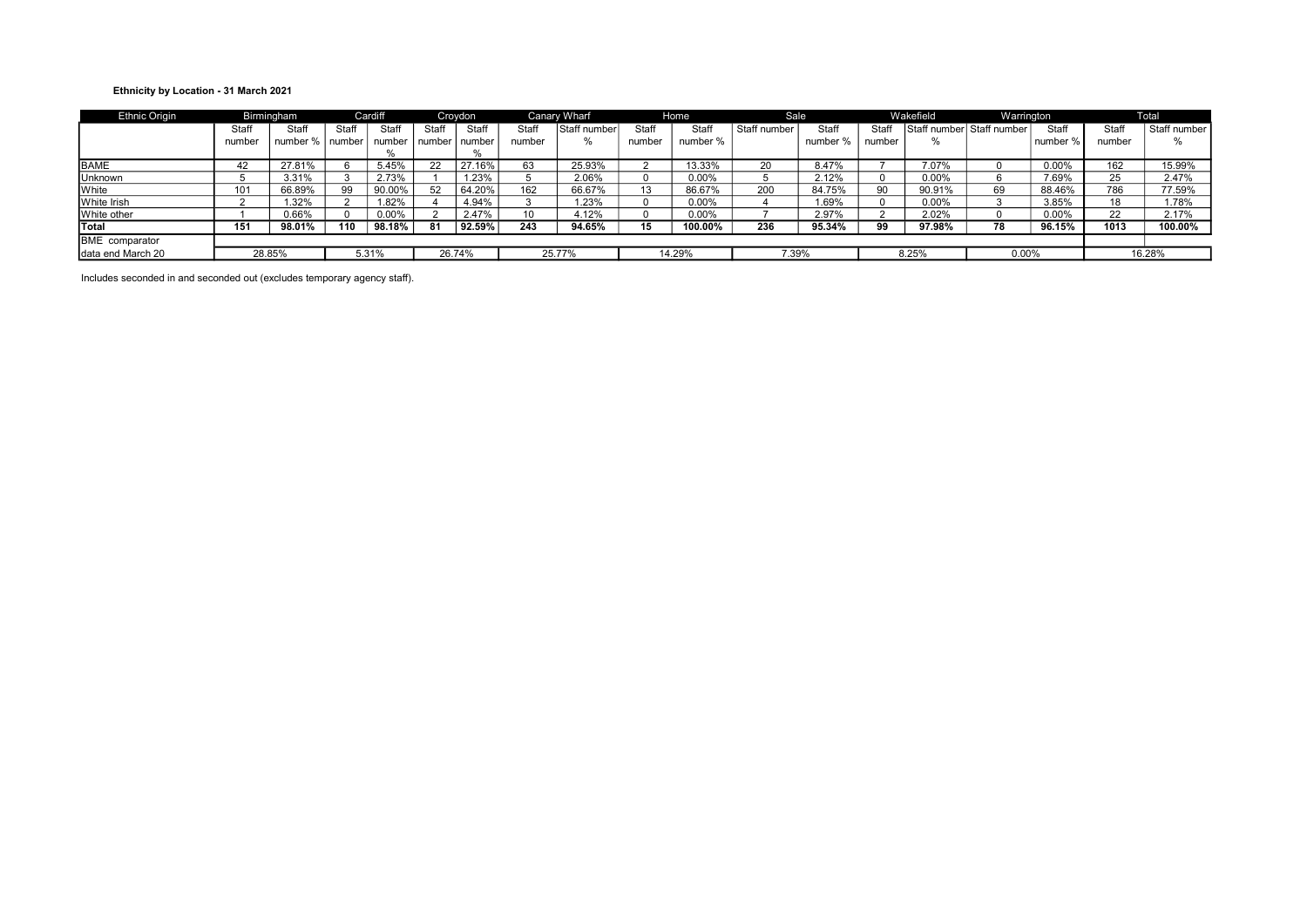# Gender by Grade - 31 March 2021

| Gender              |        | 5&6 & apprentices |        | 7&8     |        | 9,10&11 |        | 12&13   |        | 14,15&16 |        | <b>Total Staff No.</b> |          | <b>DG &amp; Directors</b> |          | <b>Ungraded</b> |          | <b>Totals</b> |
|---------------------|--------|-------------------|--------|---------|--------|---------|--------|---------|--------|----------|--------|------------------------|----------|---------------------------|----------|-----------------|----------|---------------|
|                     | Staff  | Staff %           | Staff  | Staff % | Staff  | Staff % | Staff  | Staff % | Staff  | Staff %  | Staff  | Staff %                | Staff    | Staff %                   | Staff    | Staff %         | Staff    | Staff %       |
|                     | number |                   | number |         | number |         | number |         | number |          | number |                        | l number |                           | l number |                 | number i |               |
| Female              |        | 80.00%            | 80     | 76.19%  | 336    | 62.45%  | 156    | 60.94%  | 43     | 49.43%   | 623    | 62.55%                 |          | 52.94%                    |          | 100.00%         | 632      | 62.39%        |
| Male                |        | 20.00%            | 25     | 23.81%  | 202    | 37.55%  | 100    | 39.06%  | 44     | 50.57%   | 373    | 37.45%                 |          | 47.06%                    |          | $0.00\%$        | 381      | 37.61%        |
| Total               | 10     | 100.00%           | 105    | 100.00% | 538    | 100.00% | 256    | 100.00% | 87     | 100.00%  | 996    | 100.00%                | 17       | 100.00%                   |          | 100.00%         | 1013     | 100.00%       |
|                     |        |                   |        |         |        |         |        |         |        |          |        |                        |          |                           |          |                 |          |               |
| Female comparator   |        | 67.86%            |        | 77.17%  |        | 63.13%  |        | 57.71%  |        | 51.81%   |        | 62.25%                 |          | 45.00%                    |          | None            |          | 61.92%        |
| data end March 2020 |        |                   |        |         |        |         |        |         |        |          |        |                        |          |                           |          |                 |          |               |

Includes seconded in and seconded out (excludes temporary agency staff) DG & Directors includes Non-executive Directors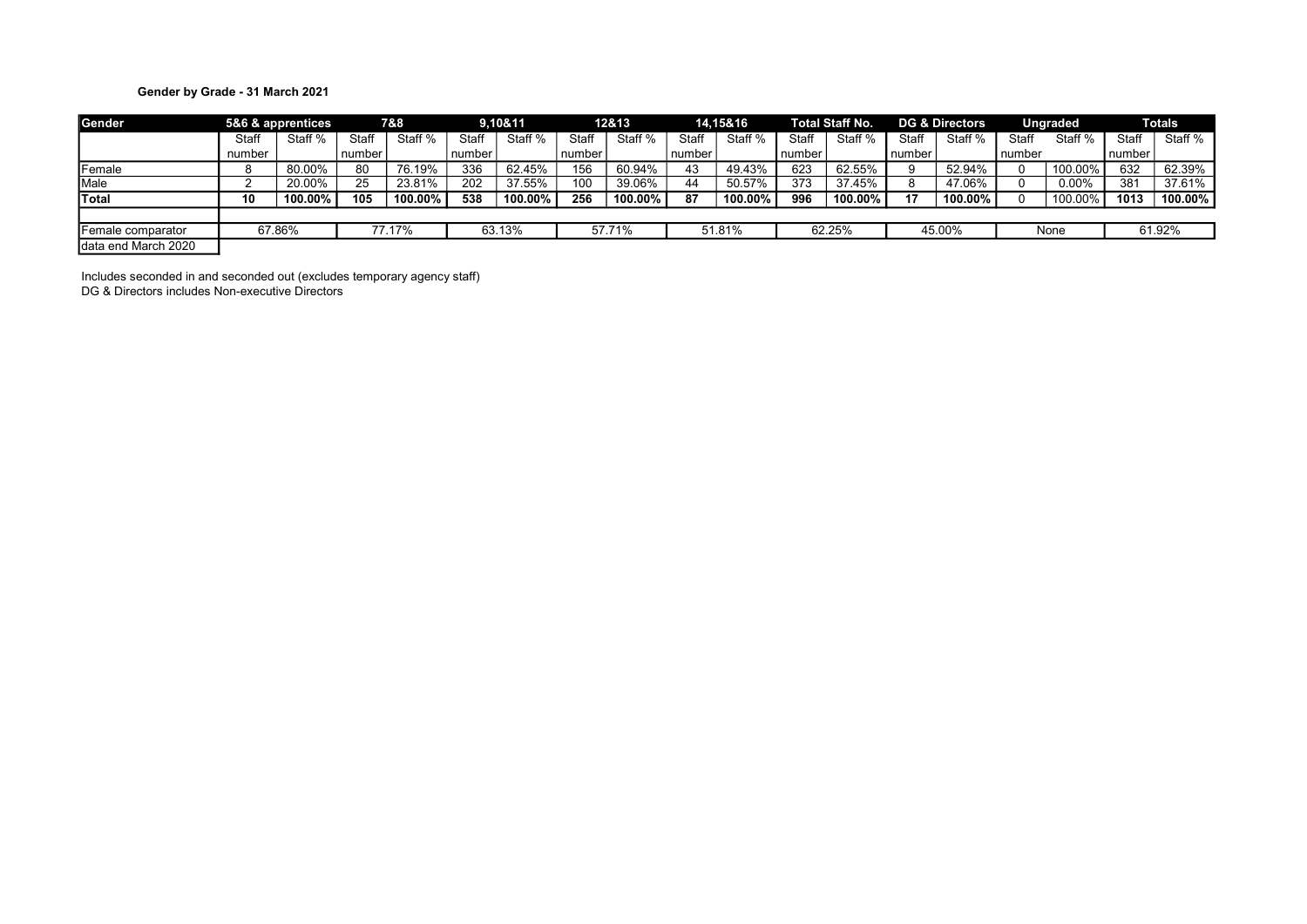### Gender by Directorate - 31 March 2021

| Gender       |              | DG and Private Office |                    | People  |              | egal-   |             | <b>Operations</b> | <b>Resources</b> |         | <b>Strategy &amp; Impact</b> |         | <b>Total</b> |                    |
|--------------|--------------|-----------------------|--------------------|---------|--------------|---------|-------------|-------------------|------------------|---------|------------------------------|---------|--------------|--------------------|
|              | Staff number | Staff %               | Staff<br>r number. | Staff % | Staff number | Staff % | Staff numbe | Staff %           | Staff number     | Staff % | Staff number                 | Staff % | Staff number | Staff <sub>%</sub> |
| Female       |              | 1.43%                 | ັບ                 | 78.57%  | <u>__</u>    | 73.33%  | 394         | 61.28%            | 43.              | 48.86%  | 108                          | 64.29%  | 632          | 62.39%             |
| Male         |              | 28.57%                |                    | 1.43%   |              | 26.67%  | 249         | 38.72%            |                  | 110/    | 60                           | 35.71%  | 381          | 37.61%             |
| <b>Total</b> |              | 100.00%               |                    | 100.00% |              | 100.00% | 643         | 100.00%           | 88               | 100.00% | 168                          | 100.00% | 1013         | 100.00%            |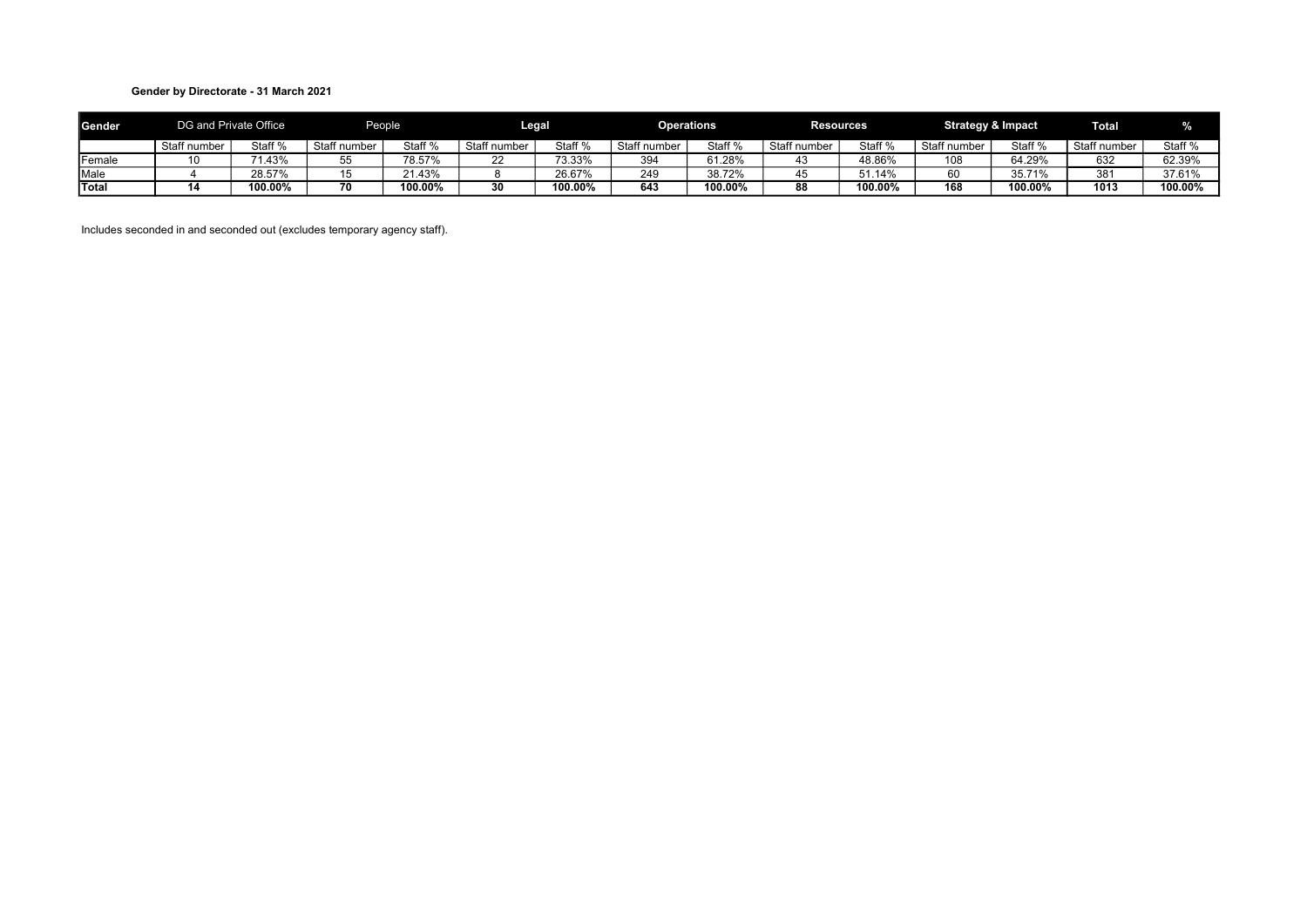# Gender by Location - 31 March 2021

| Gender              |        | Birmingham | Cardiff |         |          | Croydon |              | <b>Canary Wharf</b> |          | Home    |          | <b>Sale</b> |        | Wakefield |        | Warrington | Total  | $\%$    |
|---------------------|--------|------------|---------|---------|----------|---------|--------------|---------------------|----------|---------|----------|-------------|--------|-----------|--------|------------|--------|---------|
|                     | Staff  | Staff %    | Staff   | Staff % | Staff    | Staff % | <b>Staff</b> | Staff %             | Staff    | Staff % | Staff    | Staff %     | Staff  | Staff %   | Staff  | Staff %    | Staff  | Staff % |
|                     | number |            | number  |         | l number |         | number       |                     | l number |         | l number |             | number |           | number |            | number |         |
| Female              | 100    | 66.23%     | 66      | 60.00%  | 57       | 70.37%  | 157          | 64.61%              | 13       | 86.67%  | 144      | 61.02%      | 60     | 60.61%    | 35     | 44.87%     | 632    | 62.39%  |
| Male                | 51     | 33.77%     | 44      | 40.00%  | 24       | 29.63%  | 86           | 35.39%              |          | 13.33%  | 92       | 38.98%      | 39     | 39.39%    | 43     | 55.13%     | 381    | 37.61%  |
| Total               | 151    | 100.00%    | 110     | 100.00% | 81       | 100.00% | 243          | 100.00%             | 15       | 100.00% | 236      | 100.00%     | 99     | 100.00%   | 78     | 100.00%    | 1013   | 100.00% |
|                     |        |            |         |         |          |         |              |                     |          |         |          |             |        |           |        |            |        |         |
| Female comparator   | 67.31% |            | 61.95%  |         |          | 68.60%  |              | 62.69%              |          | 85.71%  |          | 60.43%      | 58.76% |           |        | 44.74%     |        | 61.92%  |
| data end March 2020 |        |            |         |         |          |         |              |                     |          |         |          |             |        |           |        |            |        |         |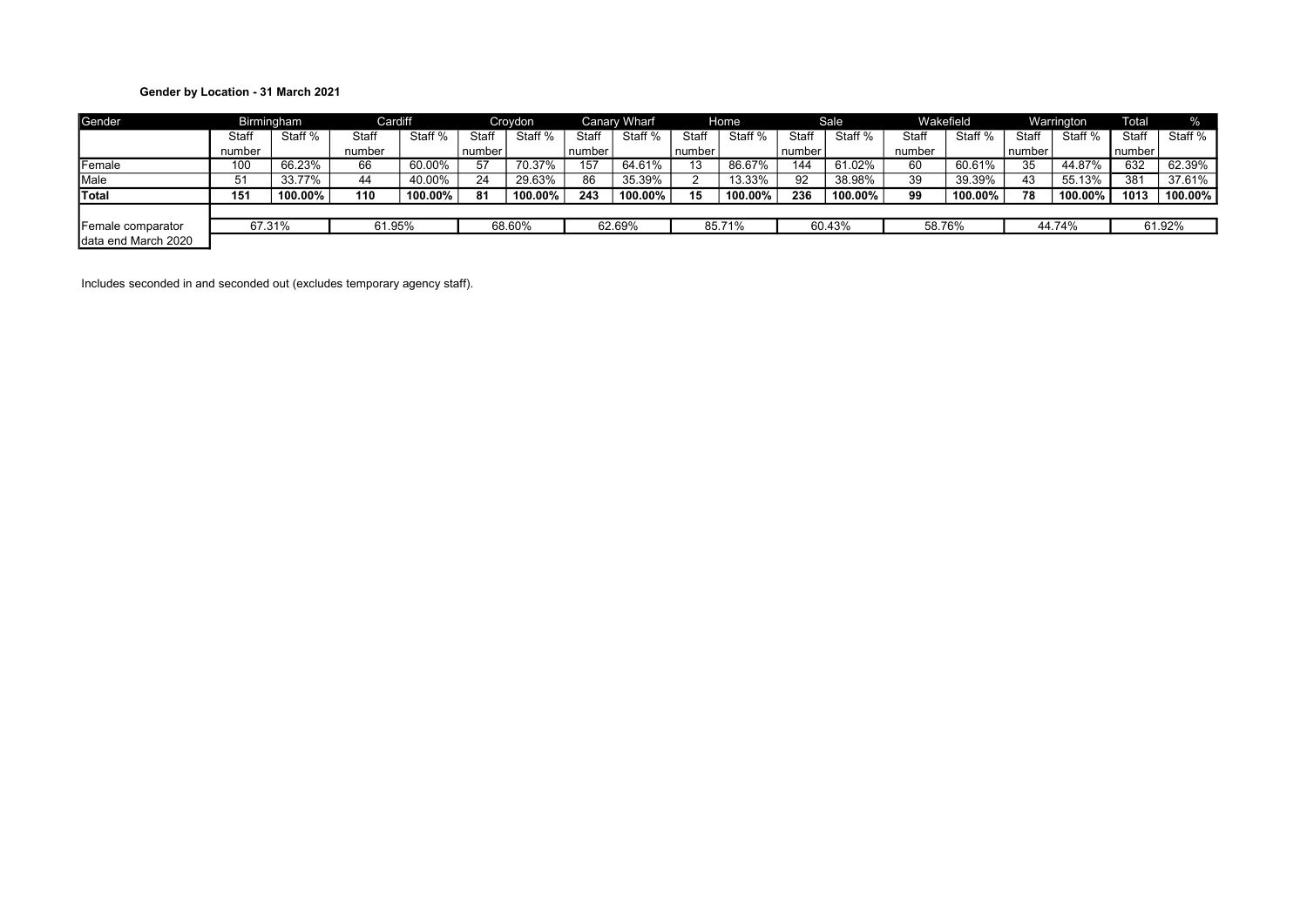# Age by Grade - 31 March 2021

| Age category |        | 5&6 & apprentices |        | 7&8      |        | 9.10&11  |        | 12&13   |        | 14.15&16 |        | Total staff no. |        | <b>DG &amp; Directors</b> | <b>Ungraded</b> |          |        | Total no. |
|--------------|--------|-------------------|--------|----------|--------|----------|--------|---------|--------|----------|--------|-----------------|--------|---------------------------|-----------------|----------|--------|-----------|
|              | Staff  | Staff %           | Staff  | Staff %  | Staff  | Staff %  | Staff  | Staff % | Staff  | Staff %  | Staff  | Staff %         | Staff  | Staff %                   | Staff           | Staff %  | Staff  | Staff %   |
|              | number |                   | number |          | number |          | number |         | number |          | number |                 | number |                           | number          |          | number |           |
| 16 to 19     |        | 10.00%            |        | 3.81%    |        | 0.37%    |        | 0.00%   |        | $0.00\%$ |        | 0.70%           |        | $0.00\%$                  | U               | $0.00\%$ |        | 0.69%     |
| 20 to 24     | 3      | 30.00%            | 30     | 28.57%   | 51     | 9.48%    |        | 2.73%   |        | $0.00\%$ | 91     | 9.14%           |        | $0.00\%$                  | 0               | $0.00\%$ | 91     | 8.98%     |
| 25 to 29     |        | 10.00%            | 22     | 20.95%   | 113    | 21.00%   | 27     | 10.55%  |        | 3.45%    | 166    | 16.67%          |        | 0.00%                     | 0               | $0.00\%$ | 166    | 16.39%    |
| 30 to 34     | 0      | $0.00\%$          |        | 10.48%   | 97     | 18.03%   | 47     | 18.36%  | h      | 6.90%    | 161    | 16.16%          |        | 0.00%                     | 0               | 0.00%    | 161    | 15.89%    |
| 35 to 39     |        | 10.00%            |        | 6.67%    | 84     | 15.61%   | 62     | 24.22%  | 25     | 28.74%   | 179    | 17.97%          |        | .76%                      | 0               | $0.00\%$ | 181    | 17.87%    |
| 40 to 44     | U      | $0.00\%$          | я      | 8.57%    | 36     | 6.69%    | 28     | 10.94%  | 15     | 17.24%   | 88     | 8.84%           | 5      | 29.41%                    | $\Omega$        | $0.00\%$ | 93     | 9.18%     |
| 45 to 49     |        | 10.00%            |        | 4.76%    | 44     | 8.18%    | 29     | 1.33%   | 17     | 19.54%   | 96     | 9.64%           |        | 17.65%                    | 0               | $0.00\%$ | 99     | 9.77%     |
| 50 to 54     | 0      | $0.00\%$          |        | 10.48%   | 53     | 9.85%    | 38     | 14.84%  | 10     | .49%     | 112    | 11.24%          |        | 17.65%                    | $\Omega$        | $0.00\%$ | 15     | 1.35%     |
| 55 to 59     |        | 10.00%            |        | 2.86%    | 42     | 7.81%    | 14     | 5.47%   |        | 9.20%    | 68     | 6.83%           |        | 17.65%                    | 0               | $0.00\%$ |        | 7.01%     |
| 60 to 64     |        | 10.00%            |        | .90%     | 15     | 2.79%    | 4      | .56%    |        | 2.30%    | 24     | 2.41%           |        | $0.00\%$                  | 0               | $0.00\%$ | 24     | 2.37%     |
| Over 65      |        | 10.00%            |        | 0.95%    |        | 0.19%    |        | 0.00%   |        | .15%     |        | 0.40%           |        | 5.88%                     | 0               | $0.00\%$ |        | ).49%     |
| Undefined    | 0      | $0.00\%$          |        | $0.00\%$ |        | $0.00\%$ |        | 0.00%   |        | 0.00%    |        | $0.00\%$        |        | 0.00%                     | 0               | $0.00\%$ |        | 0.00%     |
| Total        | 10     | 100.00%           | 105    | 100.00%  | 538    | 100.00%  | 256    | 100.00% | 87     | 100.00%  | 996    | 100.00%         | 17     | 100.00%                   | 0               | $0.00\%$ | 1013   | 100.00%   |

Includes seconded in and seconded out (excludes temporary agency staff).

DG & Directors includes Non-Executive Directors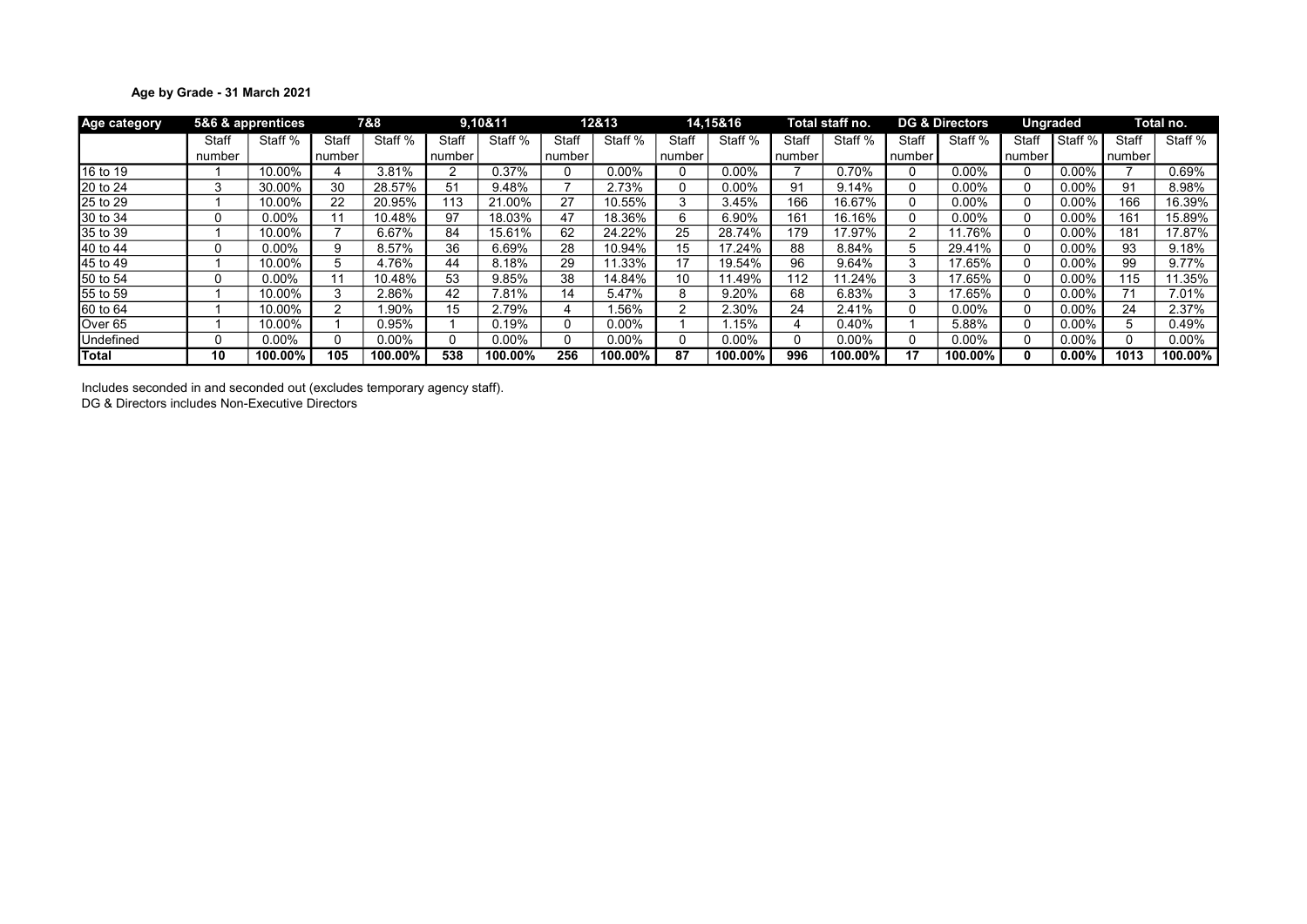# Age by Directorate - 31 March 2021

| <b>Age category</b> |        | <b>DG and Private</b><br><b>Office</b> |              | <b>People</b> |                | Legal    |        | <b>Operations</b> |        | <b>Resources</b> |        | <b>Strategy &amp; Impact</b> |        | Total staff no. |
|---------------------|--------|----------------------------------------|--------------|---------------|----------------|----------|--------|-------------------|--------|------------------|--------|------------------------------|--------|-----------------|
|                     | Staff  | Staff                                  | Staff        | Staff         | Staff          | Staff    | Staff  | Staff             | Staff  | Staff            | Staff  | Staff                        | Staff  | <b>Staff</b>    |
|                     | number | Number                                 | Number       | Number        | Number         | Number   | Number | Number            | Number | Number           | Number | Number                       | Number | Number          |
|                     |        | $\%$                                   |              | %             |                | %        |        | %                 |        | %                |        | $\%$                         |        | %               |
| 16 to 19            | 0      | 0.00%                                  | 0            | $0.00\%$      | 0              | $0.00\%$ | 5      | 0.78%             | 0      | $0.00\%$         | 2      | 1.19%                        |        | 0.69%           |
| 20 to 24            | 0      | $0.00\%$                               | 5            | 7.14%         |                | 3.33%    | 71     | 11.04%            | 6      | 6.82%            | 8      | 4.76%                        | 91     | 8.98%           |
| 25 to 29            | 2      | 14.29%                                 | 10           | 14.29%        | $\overline{2}$ | 6.67%    | 110    | 17.11%            | 11     | 12.50%           | 31     | 18.45%                       | 166    | 16.39%          |
| 30 to 34            |        | 7.14%                                  | 15           | 21.43%        | 4              | 13.33%   | 98     | 15.24%            | 14     | 15.91%           | 29     | 7.26%                        | 161    | 15.89%          |
| 35 to 39            | 4      | 28.57%                                 | 14           | 20.00%        | 9              | 30.00%   | 93     | 14.46%            | 18     | 20.45%           | 43     | 25.60%                       | 181    | 17.87%          |
| 40 to 44            | 2      | 14.29%                                 |              | 10.00%        | 6              | 20.00%   | 48     | 7.47%             | 5.     | 5.68%            | 25     | 14.88%                       | 93     | 9.18%           |
| 45 to 49            |        | 7.14%                                  | 8            | 11.43%        | 3.             | 10.00%   | 58     | 9.02%             | 14     | 15.91%           | 15     | 8.93%                        | 99     | 9.77%           |
| 50 to 54            | 2      | 14.29%                                 | 5            | 7.14%         | 3              | 10.00%   | 82     | 12.75%            | 10     | 11.36%           | 13     | 7.74%                        | 115    | 11.35%          |
| 55 to 59            |        | 7.14%                                  | 6            | 8.57%         | 2              | 6.67%    | 54     | 8.40%             |        | 7.95%            |        | 0.60%                        | 71     | 7.01%           |
| 60 to 64            | 0      | $0.00\%$                               | $\mathbf{0}$ | $0.00\%$      | 0              | $0.00\%$ | 21     | 3.27%             | 2      | 2.27%            |        | 0.60%                        | 24     | 2.37%           |
| Over 65             |        | 7.14%                                  | $\mathbf{0}$ | $0.00\%$      | 0              | $0.00\%$ | 3      | 0.47%             |        | 1.14%            | 0      | 0.00%                        | 5      | 0.49%           |
| Undefined           | 0      | $0.00\%$                               | $\mathbf{0}$ | $0.00\%$      | 0              | $0.00\%$ | 0      | $0.00\%$          | 0      | 0.00%            | 0      | 0.00%                        | 0      | $0.00\%$        |
| <b>Total</b>        | 14     | 100.00%                                | 70           | 100.00%       | 30             | 100.00%  | 643    | 100.00%           | 88     | $100.00\%$       | 168    | 100.00%                      | 1013   | 100.00%         |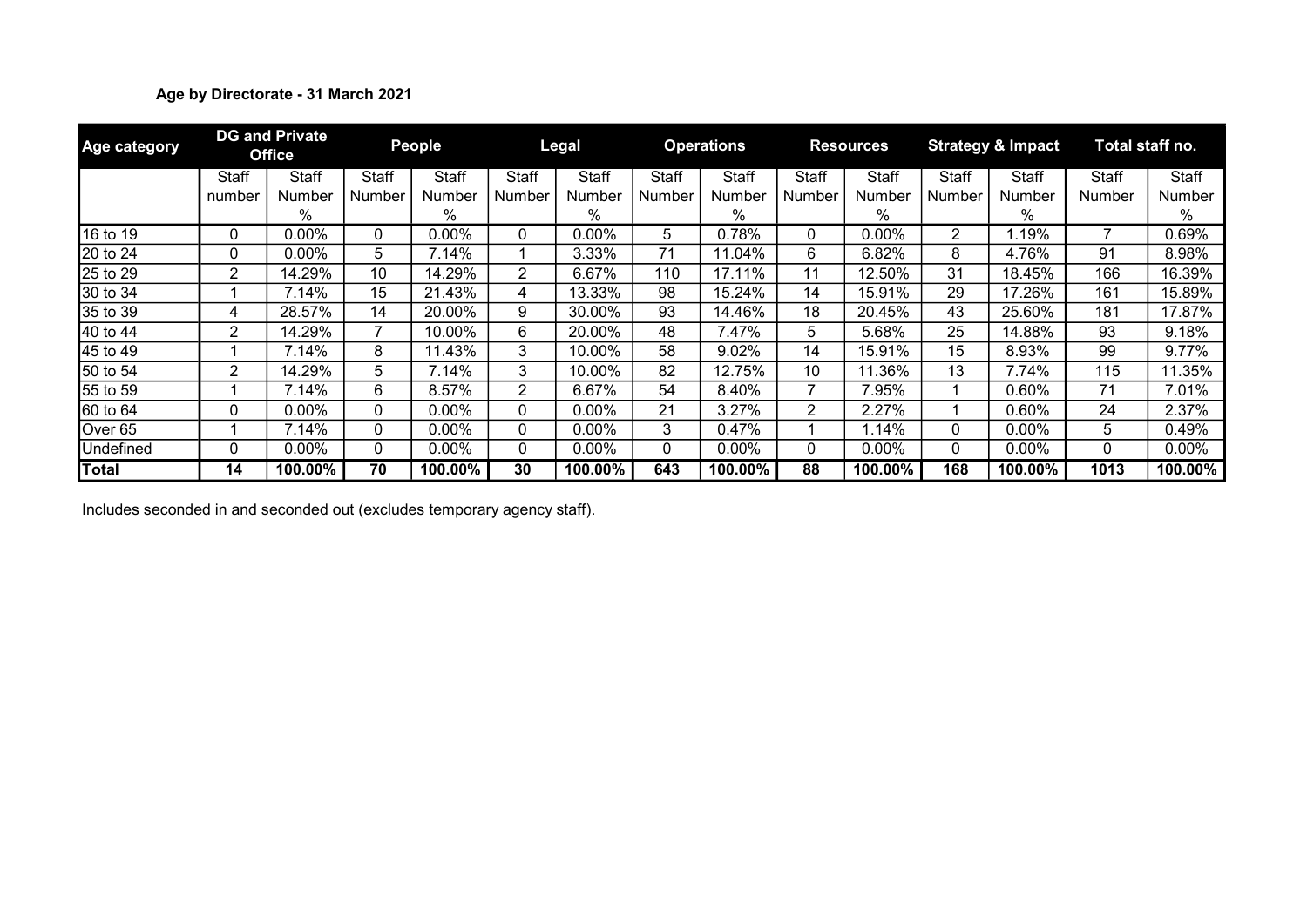### Leavers by Ethnicity & Grade 1st April 2020 - 31 March 2021

| <b>Ethnic Origin</b>                       |               | 5&6 & Apprentices |                | 7&8      |                | 9,10&11  |              | 12&13    |               | 14, 15&16 |                | Total    | <b>DG &amp; Directors</b> |          | <b>Ungraded</b> |                    |                | <b>Total</b>      |
|--------------------------------------------|---------------|-------------------|----------------|----------|----------------|----------|--------------|----------|---------------|-----------|----------------|----------|---------------------------|----------|-----------------|--------------------|----------------|-------------------|
|                                            | Leaver        | Leaver %          | Leaver         | Leaver % | Leaver         | Leaver % | Leaver       | Leaver % | Leaver        | Leaver %  | Leaver         | Leaver % | Leaver                    | Leaver   | <b>Staff</b>    | Staff <sub>%</sub> |                | Leaver   Leaver % |
|                                            | <b>Number</b> |                   | Number         |          | <b>Number</b>  |          | Number       |          | <b>Number</b> |           | <b>Number</b>  |          | <b>Number</b>             | %        | <b>Number</b>   |                    | <b>Number</b>  |                   |
|                                            |               |                   |                |          |                |          |              |          |               |           |                |          |                           |          |                 |                    |                |                   |
| Asian Bangladeshi                          |               | 0.00%             | $\Omega$       | 0.00%    | $\overline{2}$ | 4.88%    |              | 0.00%    |               | 0.00%     | $\overline{2}$ | 2.38%    | $\Omega$                  | 0.00%    | $\Omega$        | 0.00%              | $\overline{2}$ | 2.27%             |
| Asian Indian                               |               | 16.67%            | $\Omega$       | 0.00%    | 3              | 7.32%    |              | 5.26%    |               | 0.00%     | 5              | 5.95%    | $\Omega$                  | 0.00%    | $\Omega$        | 0.00%              |                | 5.68%             |
| Asian Other                                |               | 0.00%             | $\Omega$       | 0.00%    |                | 2.44%    |              | $0.00\%$ |               | $0.00\%$  |                | 1.19%    | $\Omega$                  | 0.00%    | $\Omega$        | 0.00%              |                | 1.14%             |
| Asian Pakistani                            | $\Omega$      | 0.00%             | $\overline{2}$ | 15.38%   | 0              | 0.00%    | 0            | $0.00\%$ |               | 0.00%     | $\overline{2}$ | 2.38%    | 0                         | 0.00%    | $\Omega$        | 0.00%              | $\overline{2}$ | 2.27%             |
| <b>Black African</b>                       |               | 0.00%             |                | 7.69%    |                | 2.44%    |              | $0.00\%$ |               | 0.00%     | $\overline{2}$ | 2.38%    | $\Omega$                  | 0.00%    | $\Omega$        | 0.00%              | $\overline{2}$ | 2.27%             |
| <b>Black Caribbean</b>                     | $\Omega$      | 0.00%             |                | 7.69%    | $\Omega$       | 0.00%    | <sup>n</sup> | $0.00\%$ |               | $0.00\%$  |                | 1.19%    | $\Omega$                  | 0.00%    | $\Omega$        | 0.00%              |                | 1.14%             |
| <b>Black Other</b>                         |               | $0.00\%$          | $\Omega$       | 0.00%    | 2              | 4.88%    |              | $0.00\%$ |               | $0.00\%$  | $\overline{2}$ | 2.38%    | $\Omega$                  | 0.00%    | $\Omega$        | 0.00%              | $\overline{2}$ | 2.27%             |
|                                            |               |                   |                |          |                |          |              |          |               |           |                |          |                           |          |                 |                    |                |                   |
| Chinese or other Chinese Ethnic Background |               | 0.00%             | $\Omega$       | 0.00%    | $\mathbf 0$    | 0.00%    | 0            | 0.00%    |               | $0.00\%$  | $\mathbf 0$    | 0.00%    | 0                         | 0.00%    | $\mathbf 0$     | 0.00%              |                | 0.00%             |
| <b>IMixed - White and Black African</b>    | $\mathbf{0}$  | 0.00%             | $\Omega$       | $0.00\%$ | 0              | 0.00%    | 0            | $0.00\%$ |               | $0.00\%$  | $\Omega$       | 0.00%    | $\Omega$                  | 0.00%    | $\Omega$        | $0.00\%$           |                | 0.00%             |
| Mixed White and Black Caribbean            |               | 16.67%            | $\Omega$       | 0.00%    | $\Omega$       | 0.00%    | 0            | $0.00\%$ |               | 0.00%     |                | 1.19%    | $\Omega$                  | 0.00%    | $\Omega$        | 0.00%              |                | 1.14%             |
| Mixed White Asian                          | $\Omega$      | 0.00%             | $\Omega$       | 0.00%    | $\Omega$       | 0.00%    |              | 5.26%    |               | 0.00%     |                | 1.19%    | $\Omega$                  | 0.00%    | $\Omega$        | $0.00\%$           |                | 1.14%             |
| Other                                      |               | 0.00%             |                | 0.00%    |                | 2.44%    |              | $0.00\%$ |               | $0.00\%$  |                | 1.19%    | $\Omega$                  | 0.00%    | $\Omega$        | 0.00%              |                | 1.14%             |
| Other Mixed background                     |               | 0.00%             | $\Omega$       | $0.00\%$ |                | 2.44%    |              | $0.00\%$ |               | $0.00\%$  |                | 1.19%    | 0                         | 0.00%    | $\Omega$        | 0.00%              |                | 1.14%             |
| <b>White</b>                               |               | 66.67%            | $\mathbf{Q}$   | 69.23%   | 29             | 70.73%   | 17           | 89.47%   |               | 100.00%   | 64             | 76.19%   |                           | 0.00%    | $\Omega$        | 0.00%              | 65             | 73.86%            |
| White Irish                                |               | 0.00%             |                | 0.00%    | $\Omega$       | 0.00%    |              | $0.00\%$ |               | 0.00%     | $\Omega$       | 0.00%    | $\Omega$                  | 0.00%    | $\Omega$        | 0.00%              |                | 0.00%             |
| White Other                                |               | 0.00%             |                | 0.00%    | 0              | 0.00%    |              | $0.00\%$ |               | 0.00%     | $\Omega$       | 0.00%    | $\Omega$                  | 0.00%    | $\Omega$        | 0.00%              |                | 0.00%             |
| Unknown                                    |               | 0.00%             |                | 0.00%    |                | 2.44%    |              | 0.00%    |               | 0.00%     |                | 1.19%    |                           | 0.00%    | $\Omega$        | 0.00%              |                | 4.55%             |
| Total                                      |               | 100.00%           | 13             | 100.00%  | 41             | 100.00%  | 19           | 100.00%  |               | 100.00%   | 84             | 100.00%  |                           | $0.00\%$ |                 | $0.00\%$           | 88             | 100.00%           |

Excludes temporary agency workers (includes fixed term and non-voluntary leavers)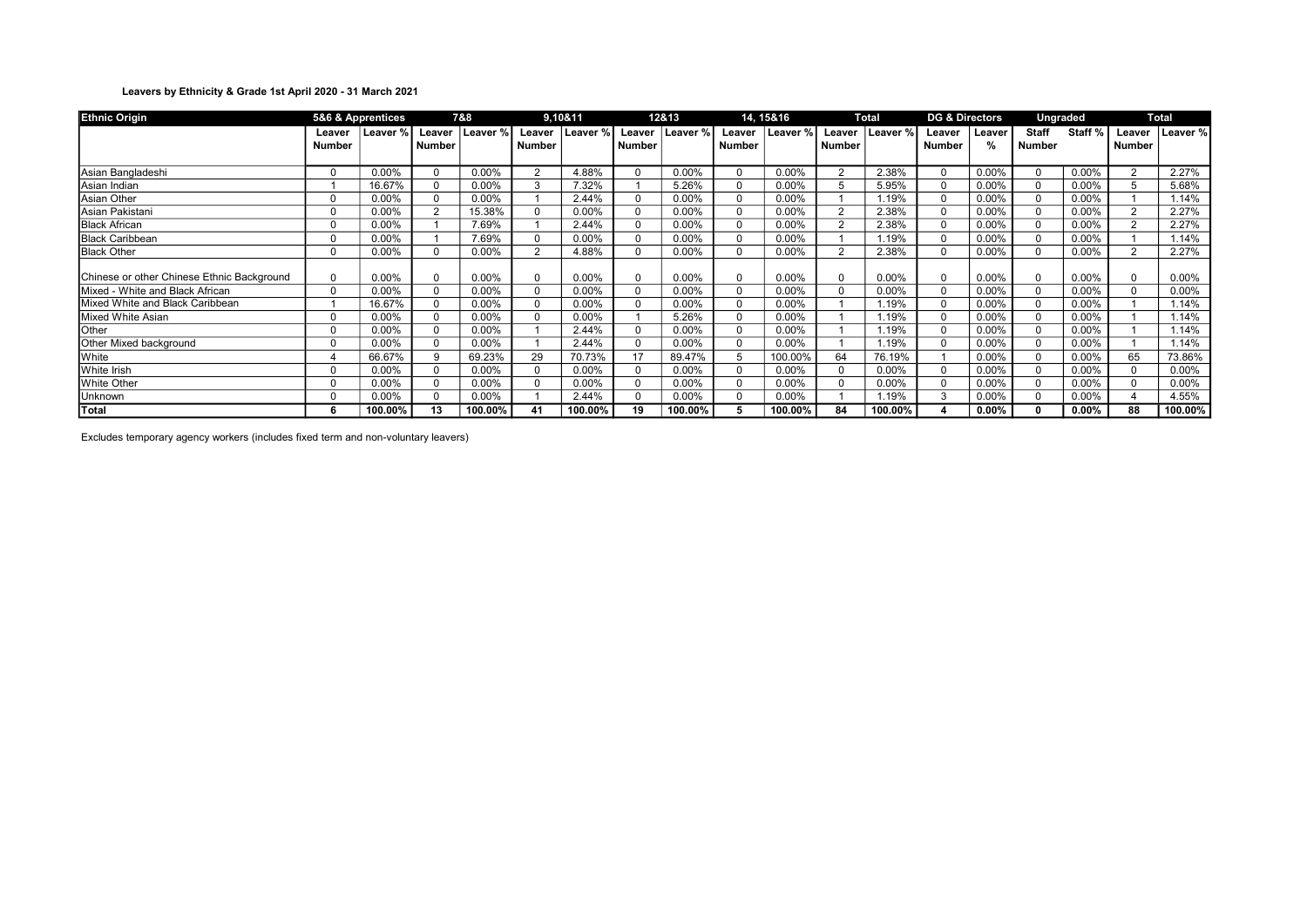Performance Management - formal disciplinary, grievance and capability cases opened 1st April 2020 - 31 March 2021

|                                  |   | <b>Disciplinary</b> |    | <b>Grievance</b>                                      |   | Capabililty |
|----------------------------------|---|---------------------|----|-------------------------------------------------------|---|-------------|
|                                  |   |                     |    | Number % of total Number % of total Number % of total |   |             |
| White/White<br>Other/White Irish | 4 | 80%                 | 9  | 82%                                                   |   | 100%        |
| <b>BME</b>                       |   | 20%                 | 2  | 18%                                                   | O | $0\%$       |
| <b>Unknown</b>                   |   | $0\%$               |    | $0\%$                                                 |   | $0\%$       |
| <b>Total</b>                     | 5 | 100%                | 11 | 100%                                                  |   | 100%        |
|                                  |   |                     |    |                                                       |   |             |
| Male                             | 2 | 40%                 | 6  | 55%                                                   |   | 100%        |
| Female                           | 3 | 60%                 | 5  | 45%                                                   |   | $0\%$       |
| Total                            | 5 | 100%                | 11 | 100%                                                  |   | 100%        |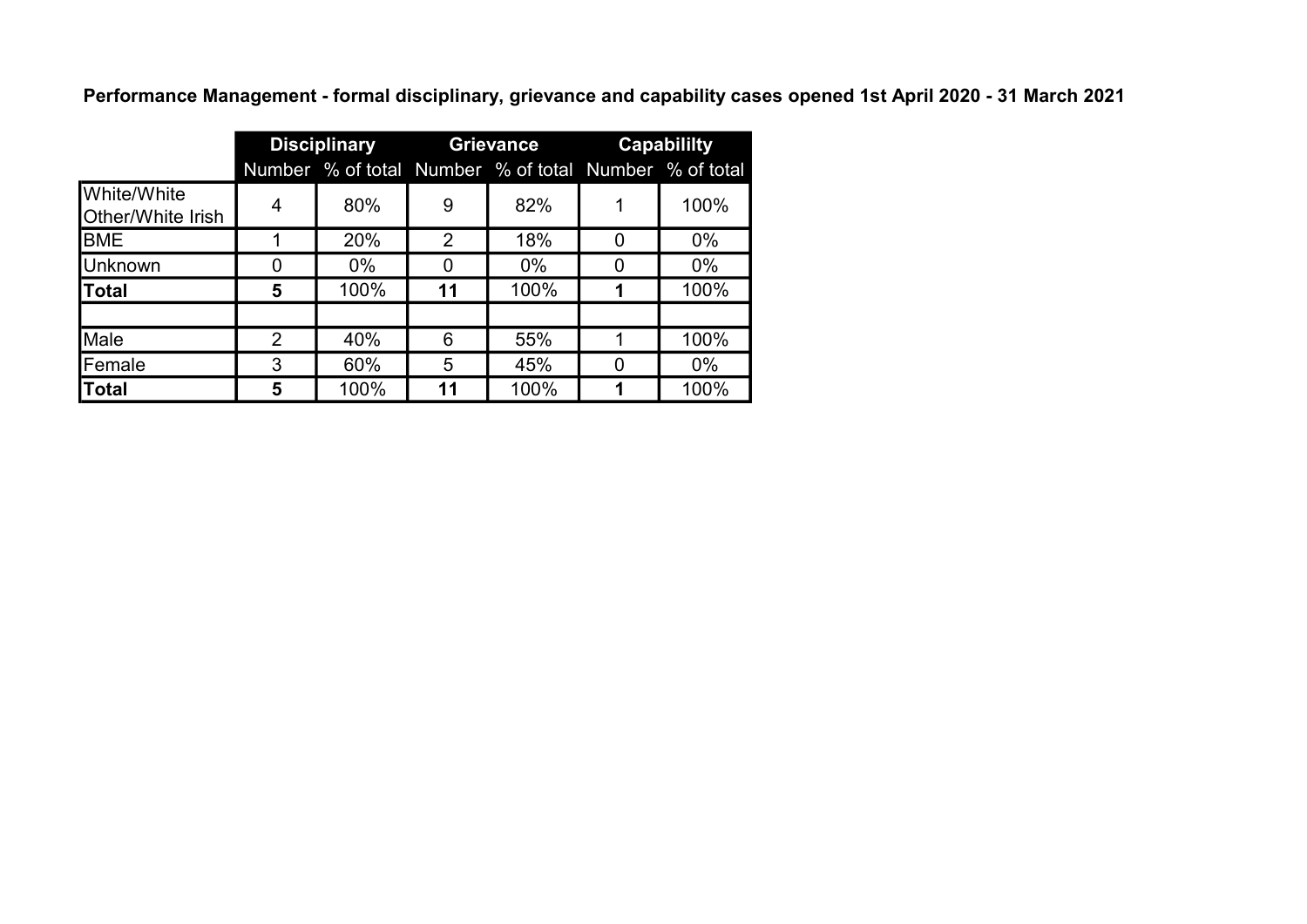|                     |                  | Non Ex  |            |
|---------------------|------------------|---------|------------|
|                     | <b>Ex Police</b> | Police  | % of total |
| <b>Date</b>         | Officer*         | Officer | workforce  |
| 31st March 2010     | 55               | 378     | 12.7       |
| 31st March 2011     | 47               | 368     | 11.3       |
| 31st March 2012     | 43               | 335     | 11.4       |
| 30th Sept 2012      | 46               | 320     | 12.6       |
| 31st March 2013     | 31               | 349     | 8.5        |
| 31st March 2014     | 80               | 480     | 14.3       |
| 30th Sept 2014      | 98               | 568     | 14.7       |
| 31st March 2015     | 107              | 697     | 13.3       |
| 30th Sept 2015      | 115              | 740     | 13.5       |
| 31st Dec 2015       | 102              | 782     | 11.9       |
| 31st March 2016     | 96               | 781     | 10.9       |
| 30th June 2016      | 96               | 809     | 10.4       |
| 30th September 2016 | 92               | 816     | 9.9        |
| 31st December 2016  | 98               | 834     | 10.3       |
| 31st March 2017     | 115              | 819     | 12.1       |
| 30th June 2017      | 118              | 849     | 12.0       |
| 30th September 2017 | 125              | 887     | 12.1       |
| 31st December 2017  | 130              | 881     | 12.6       |
| 31st March 2018     | 131              | 890     | 12.5       |
| 30th June 2018      | 120              | 866     | 11.9       |
| 30th September 2018 | 119              | 859     | 11.9       |
| 31st December 2018  | 120              | 874     | 11.8       |
| 31st March 2019     | 124              | 883     | 12.0       |
| 30th June 2019      | 119              | 866     | 11.8       |
| 30th September 2019 | 118              | 879     | 11.6       |
| 31st December 2019  | 119              | 879     | 11.6       |
| 31st March 2020     | 119              | 890     | 11.5       |
| 30th June 2020      | 114              | 894     | 11.1       |
| 30th September 2020 | 113              | 903     | 10.9       |
| 31st December 2020  | 112              | 894     | 10.9       |
| 31st March 2021     | 108              | 884     | 10.7       |

### Number of Ex Police Officers Number of Ex Police Civilians

|                     |                  | Non Ex         |            |                     |                  | Non Ex   |            |                     |                 |
|---------------------|------------------|----------------|------------|---------------------|------------------|----------|------------|---------------------|-----------------|
|                     | <b>Ex Police</b> | Police         | % of total |                     | <b>Ex Police</b> | Police   | % of total |                     |                 |
| <b>Date</b>         | Officer*         | <b>Officer</b> | workforce  | Date                | Civilian*        | Civilian | workforce  | <b>Date</b>         | <b>Both</b>     |
| 31st March 2010     | 55               | 378            | 12.7       | 31st March 2010     | 51               | 384      | 11.8       | 31st March 2010     | 9               |
| 31st March 2011     | 47               | 368            | 11.3       | 31st March 2011     | 50               | 365      | 12.0       | 31st March 2011     | 8               |
| 31st March 2012     | 43               | 335            | 11.4       | 31st March 2012     | 38               | 340      | 10.1       | 31st March 2012     | 4               |
| 30th Sept 2012      | 46               | 320            | 12.6       | 30th Sept 2012      | 40               | 326      | 10.9       | 30th Sept 2012      | $\overline{4}$  |
| 31st March 2013     | 31               | 349            | 8.5        | 31st March 2013     | $\overline{25}$  | 355      | 6.8        | 31st March 2013     | $\overline{3}$  |
| 31st March 2014     | 80               | 480            | 14.3       | 31st March 2014     | 71               | 489      | 12.7       | 31st March 2014     | 10              |
| 30th Sept 2014      | 98               | 568            | 14.7       | 30th Sept 2014      | 90               | 576      | 13.5       | 30th Sept 2014      | 13              |
| 31st March 2015     | 107              | 697            | 13.3       | 31st March 2015     | 102              | 702      | 12.7       | 31st March 2015     | 15              |
| 30th Sept 2015      | 115              | 740            | 13.5       | 30th Sept 2015      | 105              | 750      | 12.3       | 30th Sept 2015      | 18              |
| 31st Dec 2015       | 102              | 782            | 11.9       | 31st Dec 2015       | 88               | 796      | 10.3       | 31st Dec 2015       | 18              |
| 31st March 2016     | 96               | 781            | 10.9       | 31st March 2016     | 86               | 791      | 9.8        | 31st March 2016     | 18              |
| 30th June 2016      | 96               | 809            | 10.4       | 30th June 2016      | 90               | 815      | 9.7        | 30th June 2016      | 20              |
| 30th September 2016 | 92               | 816            | 9.9        | 30th September 2016 | 88               | 820      | 9.5        | 30th September 2016 | 21              |
| 31st December 2016  | 98               | 834            | 10.3       | 31st December 2016  | 91               | 841      | 9.5        | 31st December 2016  | 21              |
| 31st March 2017     | 115              | 819            | 12.1       | 31st March 2017     | 92               | 842      | 9.7        | 31st March 2017     | 19              |
| 30th June 2017      | 118              | 849            | 12.0       | 30th June 2017      | 92               | 875      | 9.4        | 30th June 2017      | 16              |
| 30th September 2017 | 125              | 887            | 12.1       | 30th September 2017 | 94               | 918      | 9.1        | 30th September 2017 | 19              |
| 31st December 2017  | 130              | 881            | 12.6       | 31st December 2017  | 94               | 916      | 9.1        | 31st December 2017  | 19              |
| 31st March 2018     | 131              | 890            | 12.5       | 31st March 2018     | 96               | 925      | 9.2        | 31st March 2018     | 23              |
| 30th June 2018      | 120              | 866            | 11.9       | 30th June 2018      | 94               | 892      | 9.3        | 30th June 2018      | $\overline{23}$ |
| 30th September 2018 | 119              | 859            | 11.9       | 30th September 2018 | 94               | 884      | 9.4        | 30th September 2018 | 23              |
| 31st December 2018  | 120              | 874            | 11.8       | 31st December 2018  | 97               | 897      | 9.5        | 31st December 2018  | 24              |
| 31st March 2019     | 124              | 883            | 12.0       | 31st March 2019     | 98               | 909      | 9.5        | 31st March 2019     | $\overline{23}$ |
| 30th June 2019      | 119              | 866            | 11.8       | 30th June 2019      | $\overline{92}$  | 891      | 9.1        | 30th June 2019      | 22              |
| 30th September 2019 | 118              | 879            | 11.6       | 30th September 2019 | 92               | 905      | 9.0        | 30th September 2019 | 22              |
| 31st December 2019  | 119              | 879            | 11.6       | 31st December 2019  | 92               | 905      | 9.0        | 31st December 2019  | 23              |
| 31st March 2020     | 119              | 890            | 11.5       | 31st March 2020     | 92               | 917      | 8.9        | 31st March 2020     | 24              |
| 30th June 2020      | 114              | 894            | 11.1       | 30th June 2020      | 95               | 913      | 9.2        | 30th June 2020      | 23              |
| 30th September 2020 | 113              | 903            | 10.9       | 30th September 2020 | 96               | 920      | 9.2        | 30th September 2020 | $\overline{22}$ |
| 31st December 2020  | 112              | 894            | 10.9       | 31st December 2020  | 96               | 910      | 9.3        | 31st December 2020  | 21              |
| 31st March 2021     | 108              | 884            | 10.7       | 31st March 2021     | 96               | 896      | 9.5        | 31st March 2021     | 21              |

### Number of Staff who worked both as Ex Police Officer & Civilian

| workforce<br>Date          | Both* |
|----------------------------|-------|
|                            |       |
| 31st March 2010<br>11.8    | 9     |
| 12.0<br>31st March 2011    | 8     |
| 10.1<br>31st March 2012    | 4     |
| 30th Sept 2012<br>10.9     | 4     |
| 6.8<br>31st March 2013     | 3     |
| 12.7<br>31st March 2014    | 10    |
| 13.5<br>30th Sept 2014     | 13    |
| 12.7<br>31st March 2015    | 15    |
| 12.3<br>30th Sept 2015     | 18    |
| 10.3<br>31st Dec 2015      | 18    |
| 31st March 2016<br>9.8     | 18    |
| 9.7<br>30th June 2016      | 20    |
| 9.5<br>30th September 2016 | 21    |
| 9.5<br>31st December 2016  | 21    |
| 9.7<br>31st March 2017     | 19    |
| 9.4<br>30th June 2017      | 16    |
| 9.1<br>30th September 2017 | 19    |
| 9.1<br>31st December 2017  | 19    |
| 9.2<br>31st March 2018     | 23    |
| 9.3<br>30th June 2018      | 23    |
| 9.4<br>30th September 2018 | 23    |
| 9.5<br>31st December 2018  | 24    |
| 9.5<br>31st March 2019     | 23    |
| 9.1<br>30th June 2019      | 22    |
| 9.0<br>30th September 2019 | 22    |
| 9.0<br>31st December 2019  | 23    |
| 8.9<br>31st March 2020     | 24    |
| 9.2<br>30th June 2020      | 23    |
| 9.2<br>30th September 2020 | 22    |
| 9.3<br>31st December 2020  | 21    |
| 9.5<br>31st March 2021     | 21    |

## Total headcount to date 1013

\*Ex Police data excludes Temps and Seconded in. Headcount includes Seconded in, but excludes Temps.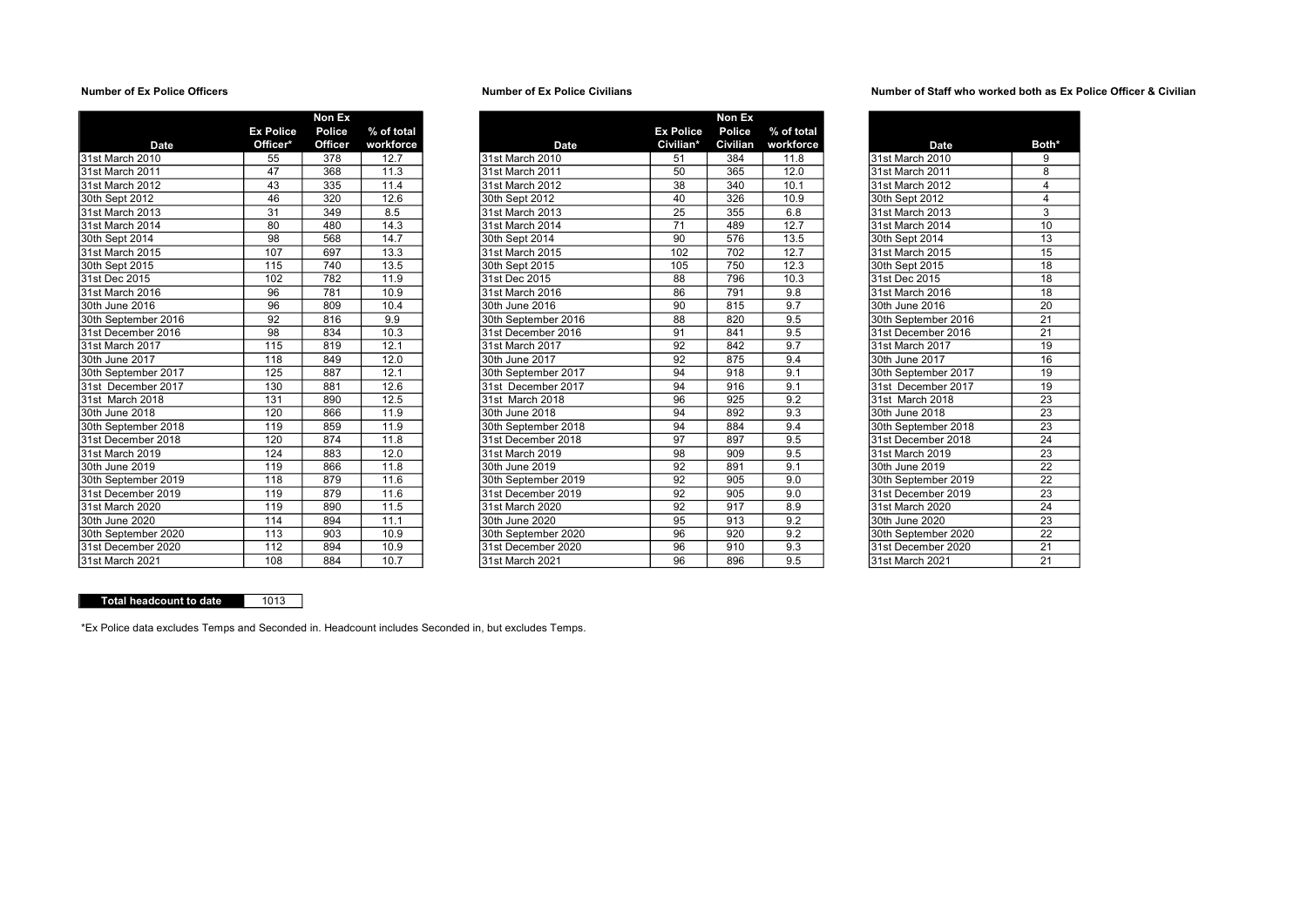### Our staff by career background - 31 March 2021

| Job title                                         |      | Total staff Ex police officer* | %.  | Ex police civilian* | $\frac{9}{6}$ | <b>Ex-police both</b> | ℅  |
|---------------------------------------------------|------|--------------------------------|-----|---------------------|---------------|-----------------------|----|
| <b>Ilnvestigator</b>                              | 280  |                                | 18% |                     | 11%           |                       | 3% |
| Operations Team Leader/Deputy Senior Investigator | 58   |                                | 28% |                     |               |                       | 2% |
| <b>I</b> Operations Manager/Senior Investigator   | 25   |                                | 32% |                     | 4%            |                       | 4% |
| Operations Casework & Contact and Assessment      | 105  |                                | 2%  |                     | 9%            |                       | 0% |
| <b>I</b> Other                                    | 545  |                                | 6%  | 50                  | 9%            |                       | 2% |
| Total staff                                       | 1013 | 108                            | 11% | 96                  | 9%            | 21                    | 2% |

\*Ex police officer and ex police civilian figures do not include those that were both ex police officer and civilian.

Investigator' includes all grades i.e. Trainee Investigator, Investigator and Lead Investigator. Includes seconded in and seconded out (excludes temporary agency staff). Contact and Assessment includes Assessment Unit, Contact and Assessment and Contact Centre.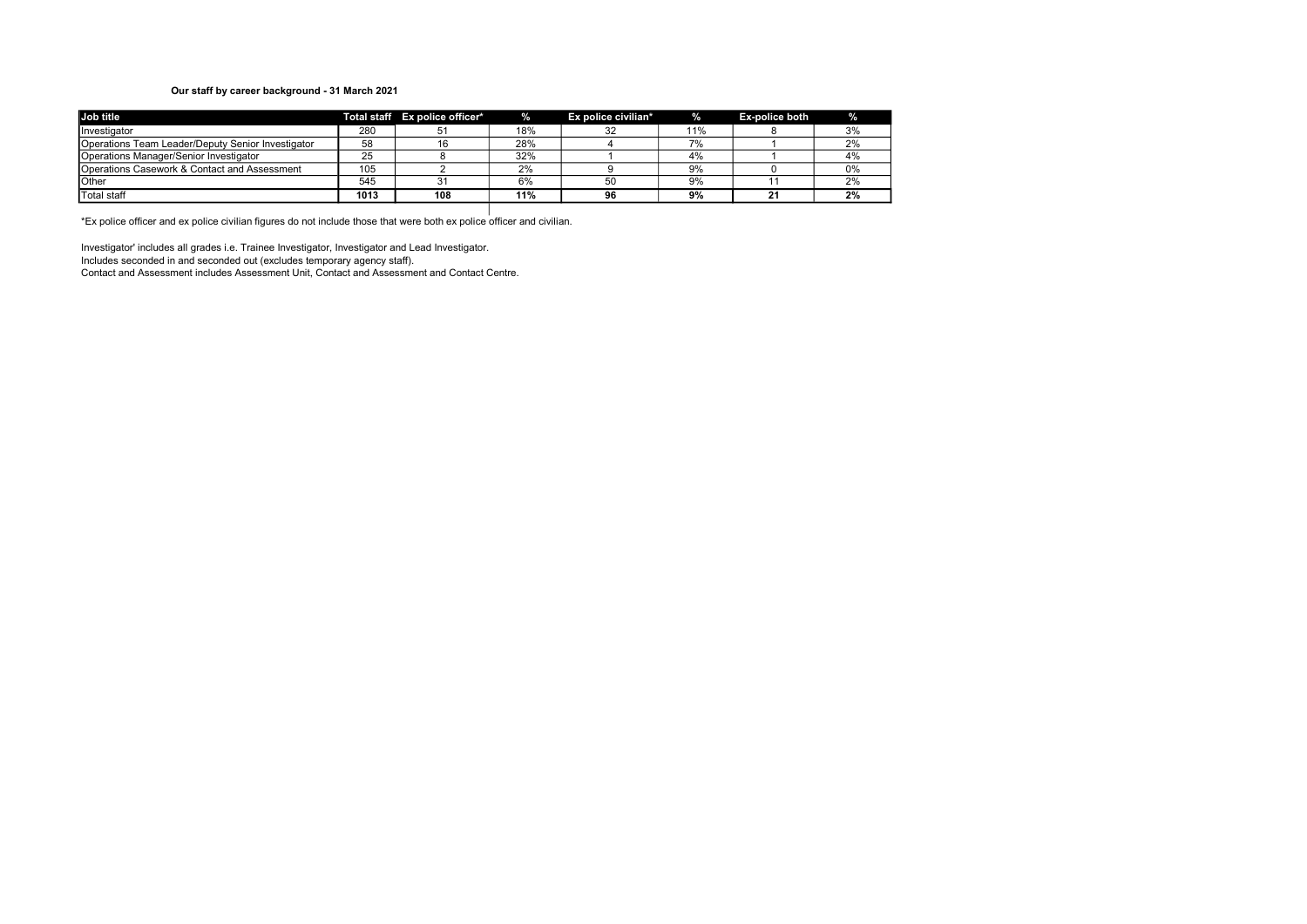### Investigations and Hillsborough Directorate by career background - 31 March 2021

|                                                   |                  |               | $%Ex-$  |           | % Ex-    |               |             |
|---------------------------------------------------|------------------|---------------|---------|-----------|----------|---------------|-------------|
|                                                   |                  | Ex-police     | police  | Ex-police | police   | Ex-police     | % Ex police |
|                                                   | <b>Headcount</b> | officer*      | officer | civilian* | civilian | both          | both        |
| <b>Operations (excl. Hillsborough)</b>            |                  |               |         |           |          |               |             |
| Investigator                                      | 267              | 41            | 15.4%   | 32        | 12.0%    | 6             | 2.2%        |
| Operations Team Leader/Deputy Senior Investigator | 51               | 13            | 25.5%   |           | 7.8%     |               | 2.0%        |
| Operations Manager/Senior Investigator            | 21               | 6             | 28.6%   |           | 4.8%     |               | $0.0\%$     |
| Other Investigations/Operations                   | 237              | 14            | 5.9%    | 24        | 10.1%    | 5             | 2.1%        |
| <b>Operations total</b>                           | 576              | 74            | 12.8%   | 61        | 10.6%    | 12            | 2.1%        |
| Hillsborough                                      |                  |               |         |           |          |               |             |
| Investigator                                      | 13               | 10            | 76.9%   | $\Omega$  | $0.0\%$  | $\mathcal{P}$ | 15.4%       |
| Operations Team Leader/Deputy Senior Investigator | 3                | 2             | 66.7%   |           | $0.0\%$  |               | $0.0\%$     |
| Operations Manager/Senior Investigator            | 4                | $\mathcal{P}$ | 50.0%   |           | $0.0\%$  |               | 25.0%       |
| Other Hillsborough                                | 47               | 10            | 21.3%   |           | 14.9%    |               | 2.1%        |
| Hillsborough total                                | 67               | 24            | 35.8%   |           | 10.4%    | 4             | 6.0%        |

\*Ex police officer and ex police civilain figures do not include those that were both ex police office and civilian.

Investigator' includes all grades i.e. Trainee Investigator, Investigator and Lead Investigator. For Hillsborough Investigator includes Investigator, Lead Investigator and Senior Lead Investigator. Includes seconded in and seconded out (excludes temporary agency staff).

Contact and Assessment includes Assessment Unit, Contact and Assessment and Contact Centre.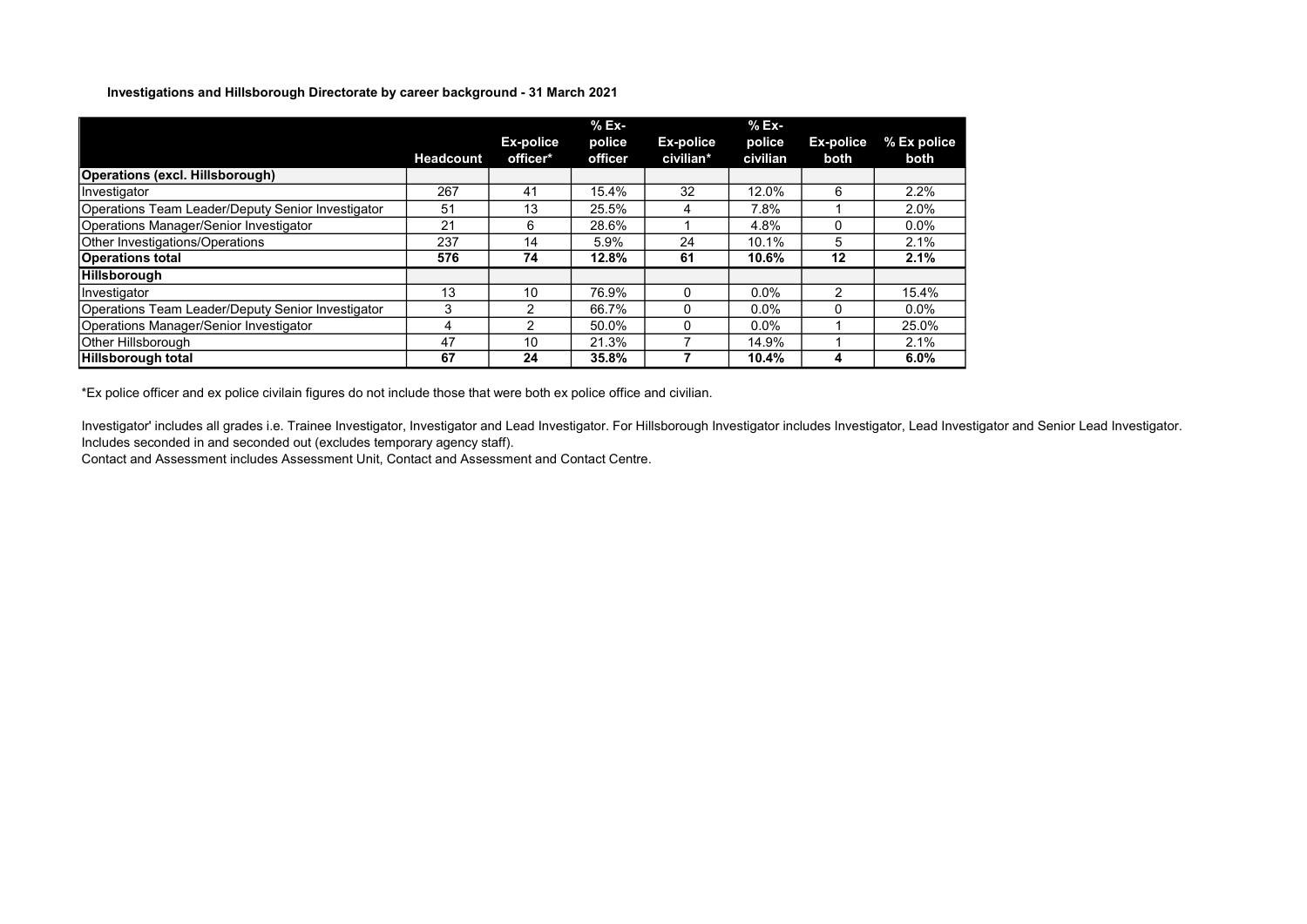# Our staff by career background - 31 March 2021

|                                                                  |                    | Ex police |               | Ex police |       | <b>Ex police</b> |               |
|------------------------------------------------------------------|--------------------|-----------|---------------|-----------|-------|------------------|---------------|
| Job title                                                        | <b>Total Staff</b> | officer*  | $\frac{9}{6}$ | civilian* | $\%$  | both             | $\frac{9}{6}$ |
| Investigator - Core                                              | 267                | 41        | 15%           | 32        | 12%   | 6                | 2%            |
| Investigator - Hillsborough                                      | 13                 | 10        | 77%           |           | $0\%$ |                  | 15%           |
| Operations Team Leader/Deputy Senior Investigator - Core         | 51                 | 13        | 25%           |           | 8%    |                  | 2%            |
| Operations Team Leader/Deputy Senior Investigator - Hillsborough | З                  | ⌒         | 67%           |           | 0%    |                  | 0%            |
| Operations Manager/Senior Investigator - Core                    | 21                 |           | 29%           |           | 5%    |                  | $0\%$         |
| Operations Manager/Senior Investigator - Hillsborough            | 4                  |           | 50%           |           | $0\%$ |                  | 25%           |
| <b>Operations Other</b>                                          | 237                | 14        | 6%            | 24        | 10%   | 5                | 2%            |
| <b>Hillsborough Other</b>                                        | 47                 | 10        | 21%           |           | 15%   |                  | 2%            |
| Non Operations Other                                             | 370                | 10        | 3%            | 28        | 8%    | 5                | 1%            |
| <b>Total staff</b>                                               | 1013               | 108       | 11%           | 96        | 9%    | 21               | 2%            |

\*Ex police officer and ex police civilain figures do not include those that were both ex police office and civilian.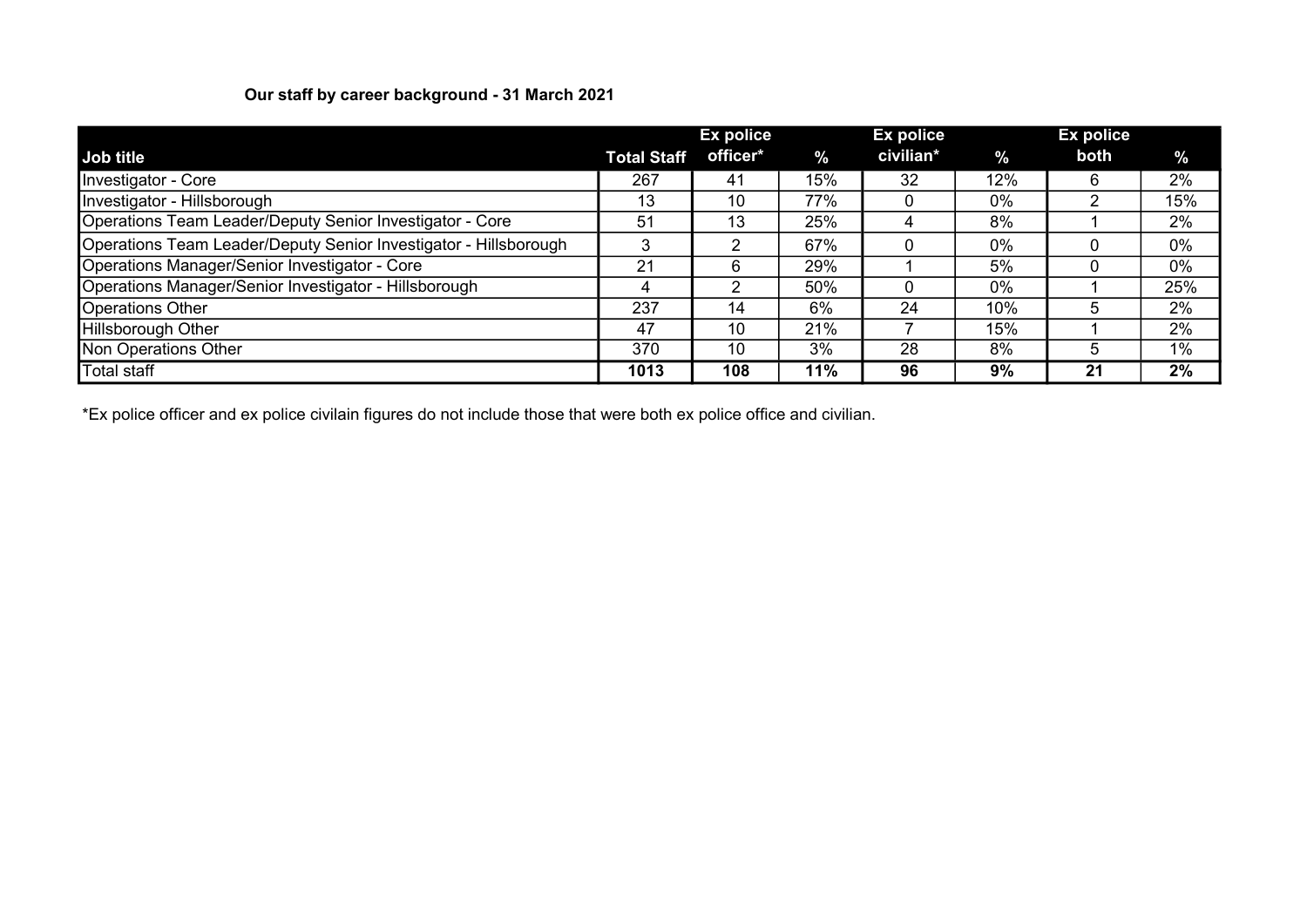# Our staff by career background and Directorate - 31 March 2021

| <b>Directorate</b>         |      | Total staff Ex police officer* | $\%$    | Ex police civilian* | $\%$    | Ex police both | $\%$    |
|----------------------------|------|--------------------------------|---------|---------------------|---------|----------------|---------|
| Resources                  | 88   |                                | 0.0%    |                     | 2.3%    |                | 0.0%    |
| <b>Operations Casework</b> | 105  |                                | 1.9%    |                     | 8.6%    |                | 0.0%    |
| Dg & Private Office        | 14   |                                | $0.0\%$ |                     | $0.0\%$ |                | 0.0%    |
| People                     | 70   |                                | 5.7%    |                     | 10.0%   |                | 2.9%    |
| Operations Hillsborough    | 67   | 24                             | 35.8%   |                     | 10.4%   |                | 6.0%    |
| Operations                 | 471  | 72                             | 15.3%   | 52                  | 11.0%   | 12             | 2.5%    |
| Strategy and Impact        | 168  |                                | 3.6%    | 18                  | 10.7%   |                | 1.8%    |
| Legal                      | 30   |                                | $0.0\%$ |                     | 3.3%    |                | $0.0\%$ |
| <b>Total staff</b>         | 1013 | 108                            | 11%     | 96                  | 9%      | 21             | 2%      |

\*Ex police officer and ex police civilain figures do not include those that were both ex police office and civilian.